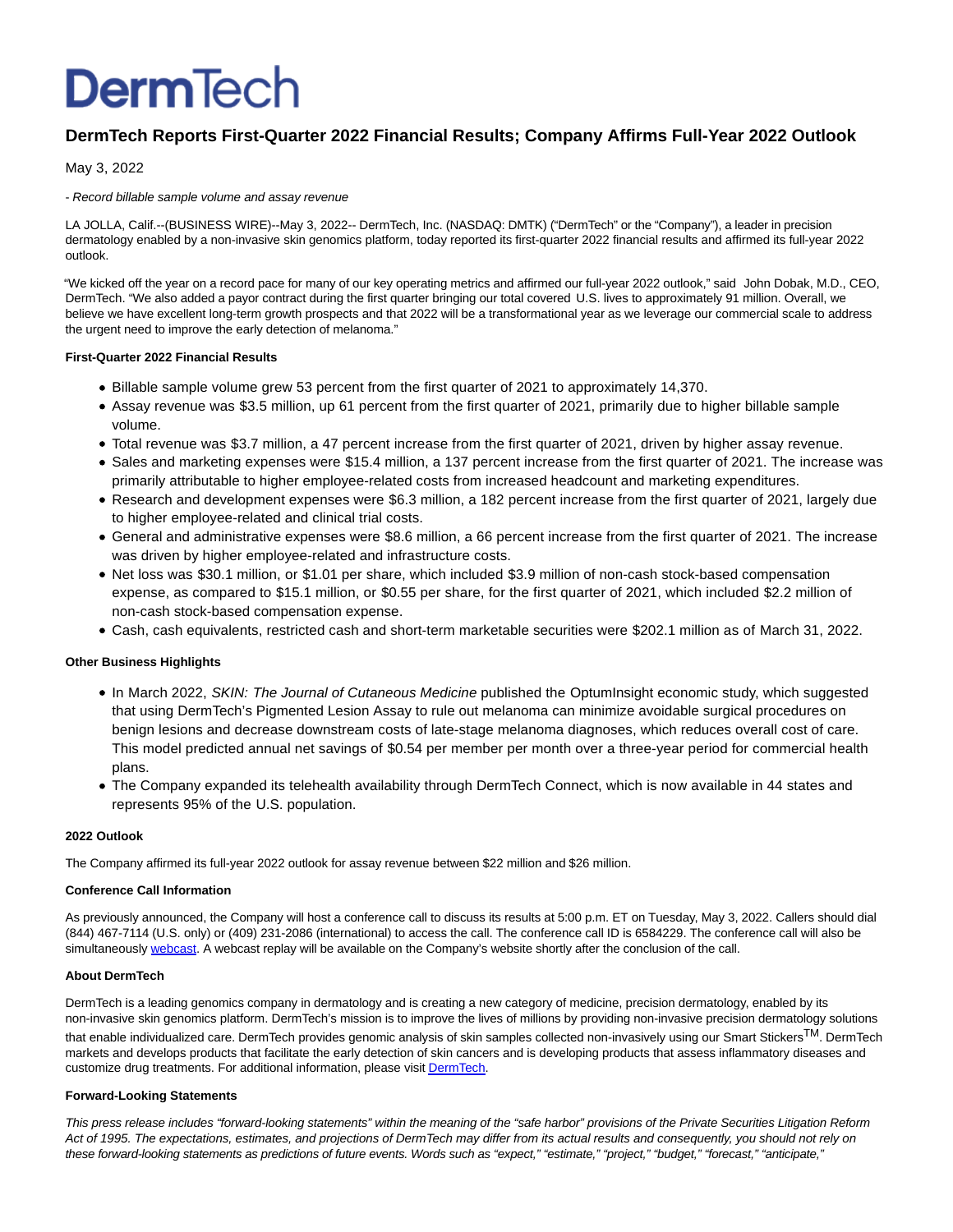"intend," "plan," "may," "will," "could," "should," "believes," "predicts," "potential," "continue," and similar expressions are intended to identify such forward-looking statements. These forward-looking statements include, without limitation, expectations and evaluations with respect to: the performance, patient benefits, cost-effectiveness, commercialization and adoption of DermTech's products and the market opportunity for these products, DermTech's positioning and potential revenue growth, financial outlook and future financial performance, implications and interpretations of any study results, and DermTech's ability to expand its product offerings and develop pipeline products. These forward-looking statements involve significant risks and uncertainties that could cause the actual results to differ materially from the expected results. Most of these factors are outside of the control of DermTech and are difficult to predict. Factors that may cause such differences include, but are not limited to: (1) the outcome of any legal proceedings that may be instituted against DermTech; (2) DermTech's ability to obtain additional funding to develop and market its products; (3) the existence of favorable or unfavorable clinical guidelines for DermTech's tests; (4) the reimbursement of DermTech's tests by Medicare and private payors; (5) the ability of patients or healthcare providers to obtain coverage of or sufficient reimbursement for DermTech's products; (6) DermTech's ability to grow, manage growth and retain its key employees; (7) changes in applicable laws or regulations; (8) the market adoption and demand for DermTech's products and services together with the possibility that DermTech may be adversely affected by other economic, business, and/or competitive factors; and (9) other risks and uncertainties included in the "Risk Factors" section of the most recent Annual Report on Form 10-K filed by DermTech with the Securities and Exchange Commission (the "SEC"), and other documents filed or to be filed by DermTech with the SEC, including subsequently filed reports. DermTech cautions that the foregoing list of factors is not exclusive. You should not place undue reliance upon any forwardlooking statements, which speak only as of the date made. DermTech does not undertake or accept any obligation or undertaking to release publicly any updates or revisions to any forward-looking statements to reflect any change in its expectations or any change in events, conditions, or circumstances on which any such statement is based.

#### **DERMTECH, INC.**

#### **Condensed Consolidated Balance Sheets**

**(in thousands, except share and per share data)**

**March 31, 2022 December 31, 2021**

#### **ASSETS**

Current Assets:

| Cash and cash equivalents                   | \$145,053 | \$176,882     |
|---------------------------------------------|-----------|---------------|
| Short-term marketable securities            | 54,053    | 48,449        |
| Accounts receivable                         | 4,995     | 3,847         |
| Inventory                                   | 763       | 480           |
| Prepaid expenses and other current assets   | 3,260     | 3,166         |
| <b>Total current assets</b>                 | 208,124   | 232,824       |
| Property and equipment, net                 | 5,141     | 4,549         |
| Operating lease right-of-use assets         | 23,065    | 7,744         |
| Restricted cash                             | 3,025     | 3,025         |
| Other assets                                | 167       | 167           |
| <b>Total assets</b>                         | \$239,522 | \$<br>248,309 |
| <b>Liabilities and Stockholders' Equity</b> |           |               |
| <b>Current liabilities:</b>                 |           |               |

| Accounts payable | \$1,575 | \$2.880 |
|------------------|---------|---------|
|                  |         |         |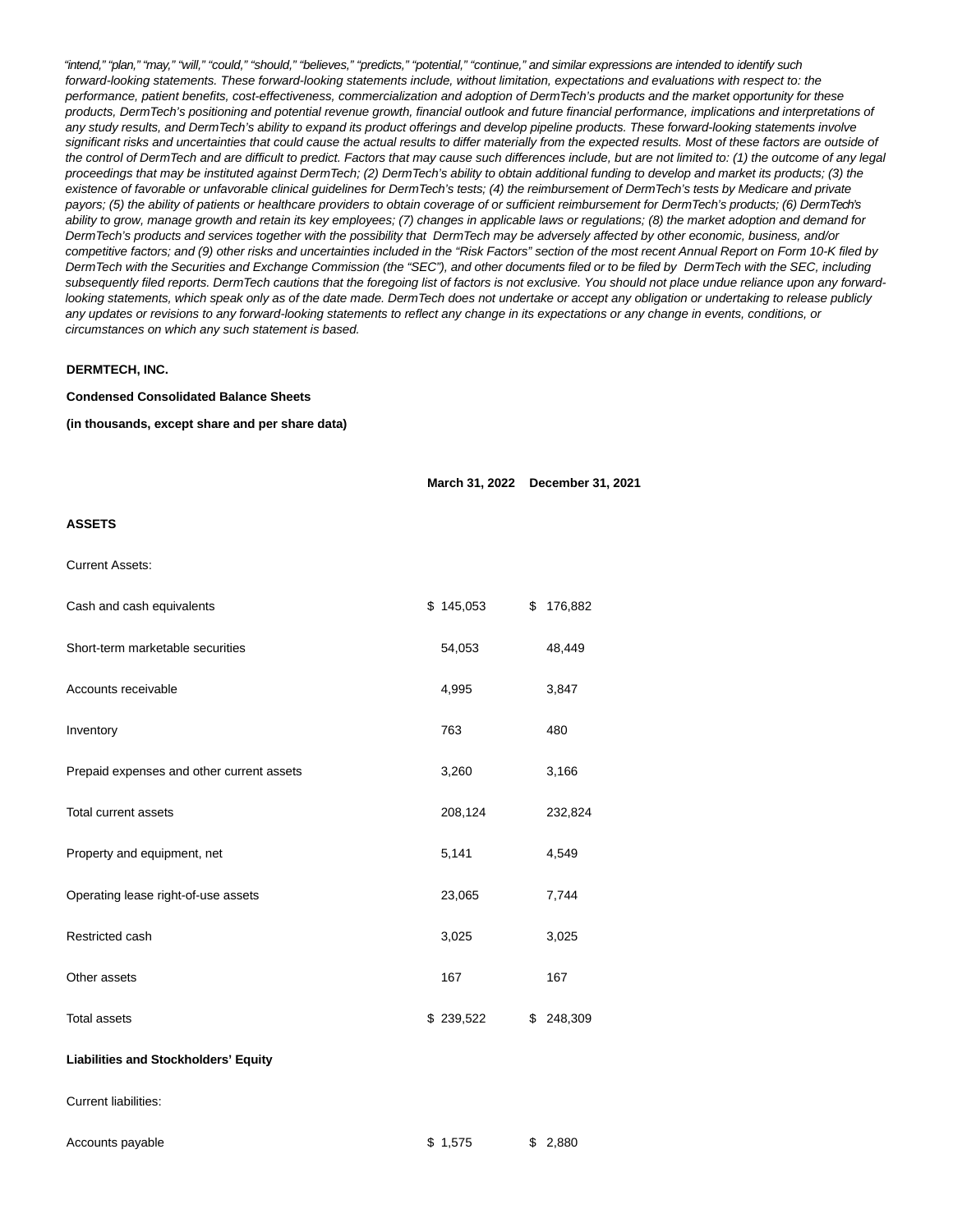| Accrued compensation                                          |  | 6,643      |                        | 5,120      |  |  |
|---------------------------------------------------------------|--|------------|------------------------|------------|--|--|
| <b>Accrued liabilities</b>                                    |  | 3,041      |                        | 1,227      |  |  |
| Short-term deferred revenue                                   |  | 1,350      |                        | 1,380      |  |  |
| Current portion of operating lease liabilities                |  | 1,703      |                        | 1,453      |  |  |
| Current portion of finance lease obligations                  |  | 112        |                        | 121        |  |  |
| <b>Total current liabilities</b>                              |  | 14,424     |                        | 12,181     |  |  |
| <b>Warrant liability</b>                                      |  | 129        |                        | 146        |  |  |
| Long-term finance lease obligations, less current portion     |  | 105        |                        | 136        |  |  |
| Operating lease liabilities, long-term                        |  | 21,383     |                        | 6,148      |  |  |
| <b>Total liabilities</b>                                      |  | 36,041     |                        | 18,611     |  |  |
| Stockholders' equity:                                         |  |            |                        |            |  |  |
| Common stock, \$0.0001 par value per share; 50,000,000 shares |  |            |                        |            |  |  |
| authorized as of March 31, 2022 and December 31, 2021;        |  | 3          |                        | 3          |  |  |
| 29,940,637 and 29,772,922 shares issued and outstanding at    |  |            |                        |            |  |  |
| March 31, 2022 and December 31, 2021, respectively            |  |            |                        |            |  |  |
| Additional paid-in capital                                    |  | 440,644    |                        | 436,183    |  |  |
| Accumulated other comprehensive loss                          |  | (694       | $\mathcal{E}$          | (124)      |  |  |
| Accumulated deficit                                           |  | (236, 472) | $\mathcal{C}^{\prime}$ | (206, 364) |  |  |
| Total stockholders' equity                                    |  | 203,481    |                        | 229,698    |  |  |
| Total liabilities and stockholders' equity                    |  | \$239,522  | \$                     | 248,309    |  |  |
|                                                               |  |            |                        |            |  |  |

## **DERMTECH, INC.**

## **Condensed Consolidated Statements of Operations**

## **(in thousands, except share and per share data)**

## **Three Months Ended March 31,**

| 2021<br>2022 |  |
|--------------|--|
|--------------|--|

| Assay revenue |  |
|---------------|--|
|---------------|--|

Assay revenue **\$ 3,518** \$ 2,190